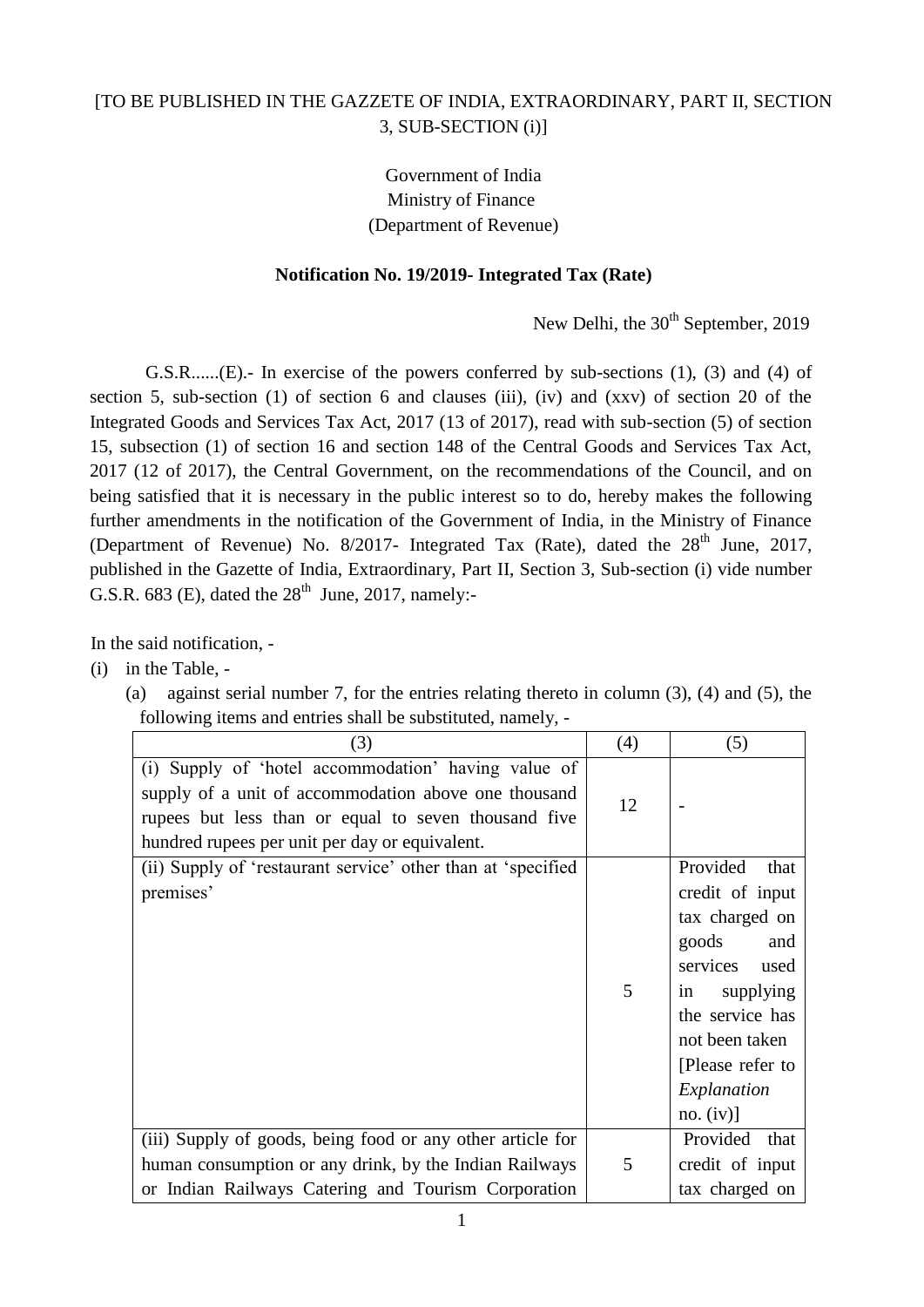| Ltd. or their licensees, whether in trains or at platforms.             |    | goods<br>and     |
|-------------------------------------------------------------------------|----|------------------|
|                                                                         |    | services<br>used |
|                                                                         |    | supplying<br>in  |
|                                                                         |    | the service has  |
|                                                                         |    | not been taken   |
|                                                                         |    | [Please refer to |
|                                                                         |    |                  |
|                                                                         |    | Explanation      |
|                                                                         |    | no. (iv)]        |
| (iv) Supply of 'outdoor catering', at premises other than               |    | Provided<br>that |
| 'specified premises' provided by any person other than-                 |    | credit of input  |
| suppliers providing 'hotel accommodation' at<br>(a)                     |    | tax charged on   |
| 'specified premises', or                                                |    | goods<br>and     |
| suppliers located in 'specified premises'.<br>(b)                       |    | services<br>used |
|                                                                         | 5  | supplying<br>in  |
|                                                                         |    | the service has  |
|                                                                         |    | not been taken   |
|                                                                         |    | [Please refer to |
|                                                                         |    | Explanation      |
|                                                                         |    |                  |
|                                                                         |    | $(iv)$ ]         |
| (v) Composite supply of 'outdoor catering' together with                |    | Provided<br>that |
| renting of premises (including hotel, convention center,                |    | credit of input  |
| club, pandal, shamiana or any other place, specially                    |    | tax charged on   |
| arranged for organising a function) at premises other than              |    | goods<br>and     |
| 'specified premises' provided by any person other than-                 |    | services<br>used |
| suppliers providing 'hotel accommodation' at<br>(a)                     | 5  | supplying<br>in  |
| 'specified premises', or                                                |    | the service has  |
| (b)<br>suppliers located in 'specified premises'.                       |    | not been taken   |
|                                                                         |    | [Please refer to |
|                                                                         |    | Explanation      |
|                                                                         |    | $(iv)$ ]         |
| (vi) Accommodation, food and beverage services other                    |    |                  |
| than $(i)$ to $(v)$ above                                               |    |                  |
|                                                                         |    |                  |
|                                                                         |    |                  |
| Explanation:                                                            |    |                  |
| (a) For the removal of doubt, it is hereby clarified that,              |    |                  |
| supplies covered by items $(ii)$ , $(iii)$ , $(iv)$ and $(v)$ in column |    |                  |
| (3) shall attract integrated tax prescribed against them in             |    |                  |
| column (4) subject to conditions specified against them in              | 18 | -"               |
| column (5), which is a mandatory rate and shall not be                  |    |                  |
| levied at the rate as specified under this entry.                       |    |                  |
| (b) This entry covers supply of 'restaurant service' at                 |    |                  |
| 'specified premises'                                                    |    |                  |
| (c) This entry covers supply of 'hotel accommodation'                   |    |                  |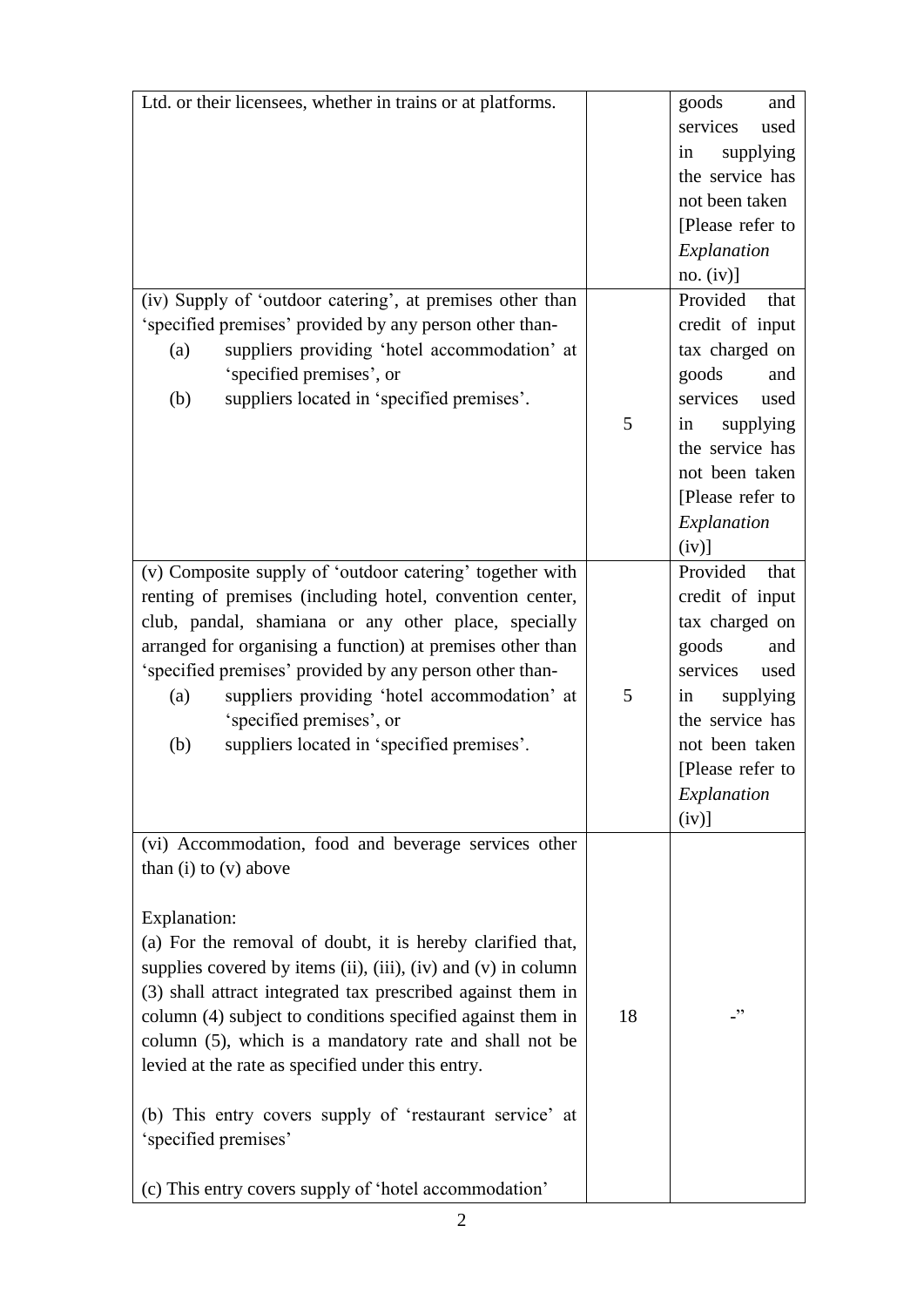| having value of supply of a unit of accommodation above                                   |  |
|-------------------------------------------------------------------------------------------|--|
| seven thousand five hundred rupees per unit per day or                                    |  |
| equivalent.                                                                               |  |
| (d) This entry covers supply of 'outdoor catering',                                       |  |
| provided by suppliers providing 'hotel accommodation' at                                  |  |
| 'specified premises', or suppliers located in 'specified                                  |  |
| premises'.                                                                                |  |
| (e) This entry covers composite supply of 'outdoor                                        |  |
| catering' together with renting of premises (including                                    |  |
| hotel, convention center, club, pandal, shamiana or any                                   |  |
| other place, specially arranged for organising a function)                                |  |
| provided by suppliers providing 'hotel accommodation' at                                  |  |
| 'specified premises', or suppliers located in 'specified                                  |  |
| premises'.                                                                                |  |
| (b) against sarial number $10$ in ealumn $(2)$ after the word "vahiales" the words "with" |  |

(b) against serial number 10, in column (2), after the word "vehicles", the words "with operators" shall be inserted;

- (c) against serial number 10, in column (3), in item (iii), the words "or without" shall be omitted;
- (d) against serial number 15, in column (3), item (iv) and the entries relating thereto in column (4) and (5) shall be omitted;
- (e) against serial number 15, in column (3), in item (vii), the brackets and words ", (iv)" shall be omitted;
- (f) against serial number 17, in column (2), the figures and words ", with or" shall be omitted;
- (g) against serial number 17, in column (3), item (v) and (vii) and the entries relating thereto in column (4) and (5) shall be omitted;
- (h) against serial number 17, in column (3), for item (viii), the following shall be substituted;

|                    | "(viii) Leasing or rental services, without operator, other than $(i)$ , $(ii)$ , $(iii)$ , $(iv)$ , $(vi)$ , |
|--------------------|---------------------------------------------------------------------------------------------------------------|
| and (viia) above." |                                                                                                               |

(i) against serial number 21, after item (i) in column (3) and the entries relating thereto in columns (3), (4) and (5), the following shall be inserted, namely: -

|                                         | $4 \cdot$ |                            |
|-----------------------------------------|-----------|----------------------------|
| "(ia) Other professional, technical and |           |                            |
| services relating<br>business<br>to.    | 12        | $\overline{\phantom{a}}$ . |
| exploration, mining or drilling of      |           |                            |
| petroleum crude or natural gas or both  |           |                            |

- (j) against serial number 21, in column (3) in item (ii), for the brackets and words "(i) above" the brackets and words "(i) and (ia) above" shall be substituted;
- (k) against serial number 24, in column (2), after the numbers "9986", the brackets, words and figures "(Support services to agriculture, hunting, forestry, fishing, mining and utilities)" shall be inserted;
- (l) against serial number 24, in column (3), in item (ii), for the words "Service of", the words "Support services to" shall be substituted;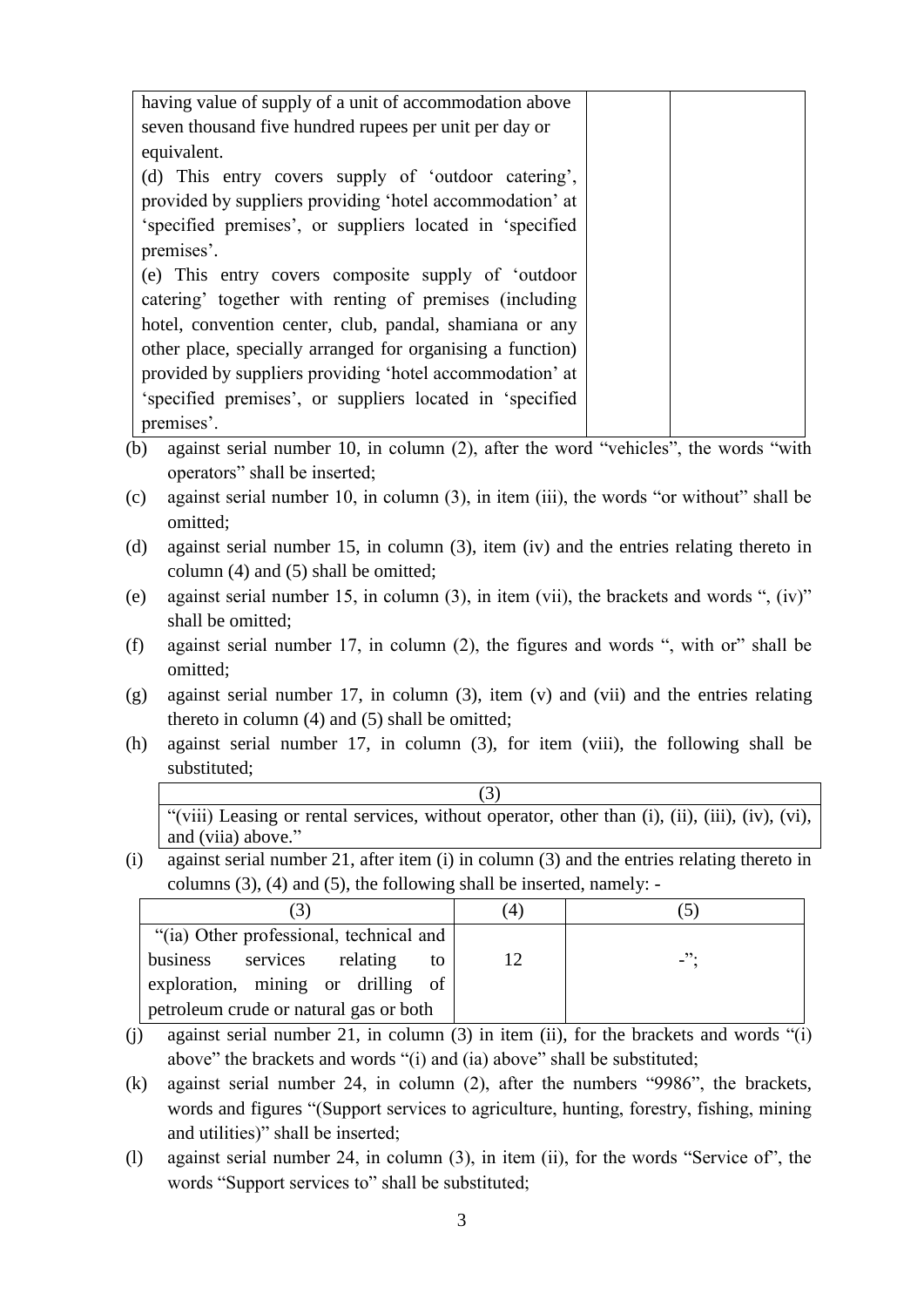- (m) against serial number 26, in column (3), in item (i), in clause (c), after the words "products", the figures and words ", other than diamonds," shall be inserted;
- (n) against serial number 26, in column (3), after item (ia) and the entries relating thereto in columns (3), (4) and (5), the following shall be inserted, namely: -

| (3)                                          | (4)          |                            |
|----------------------------------------------|--------------|----------------------------|
| "(ib) Services by way of job work in         |              |                            |
| relation to diamonds falling under chapter   | 1.5          |                            |
| 71 in the First Schedule to the Customs      |              |                            |
| Tariff Act, 1975 (51 of 1975);               |              |                            |
| (ic) Services by way of job work in relation | 18           |                            |
| to bus body building;                        |              |                            |
| (id) Services by way of job work other than  | $12^{\circ}$ | $\overline{\phantom{a}}$ . |
| $(i)$ , $(ia)$ , $(ib)$ and $(ic)$ above;    |              |                            |

- (o) against serial number 26, in column (3), in item (iv), after the brackets, words and figures "(ia),", the brackets, words and figures "(ib), (ic), (id)," shall be inserted;
- (ii) in the paragraph 2A, the word "registered" shall be omitted;
- (iii) in paragraph 4 relating to explanation, after clause (xxxi), the following clauses shall be inserted, namely: -

"(xxxii) 'Restaurant service' means supply, by way of or as part of any service, of goods, being food or any other article for human consumption or any drink, provided by a restaurant, eating joint including mess, canteen, whether for consumption on or away from the premises where such food or any other article for human consumption or drink is supplied.

(xxxiii) "Outdoor catering" means supply, by way of or as part of any service, of goods, being food or any other article for human consumption or any drink, at Exhibition Halls, Events, Conferences, Marriage Halls and other outdoor or indoor functions that are event based and occasional in nature.

(xxxiv) "Hotel accommodation" means supply, by way of accommodation in hotels, inns, guest houses, clubs, campsites or other commercial places meant for residential or lodging purposes including the supply of time share usage rights by way of accommodation.

(xxxv) "Declared tariff" means charges for all amenities provided in the unit of accommodation (given on rent for stay) like furniture, air conditioner, refrigerators or any other amenities, but without excluding any discount offered on the published charges for such unit.

(xxxvi) "Specified premises" means premises providing "hotel accommodation" services having declared tariff of any unit of accommodation above seven thousand five hundred rupees per unit per day or equivalent.".